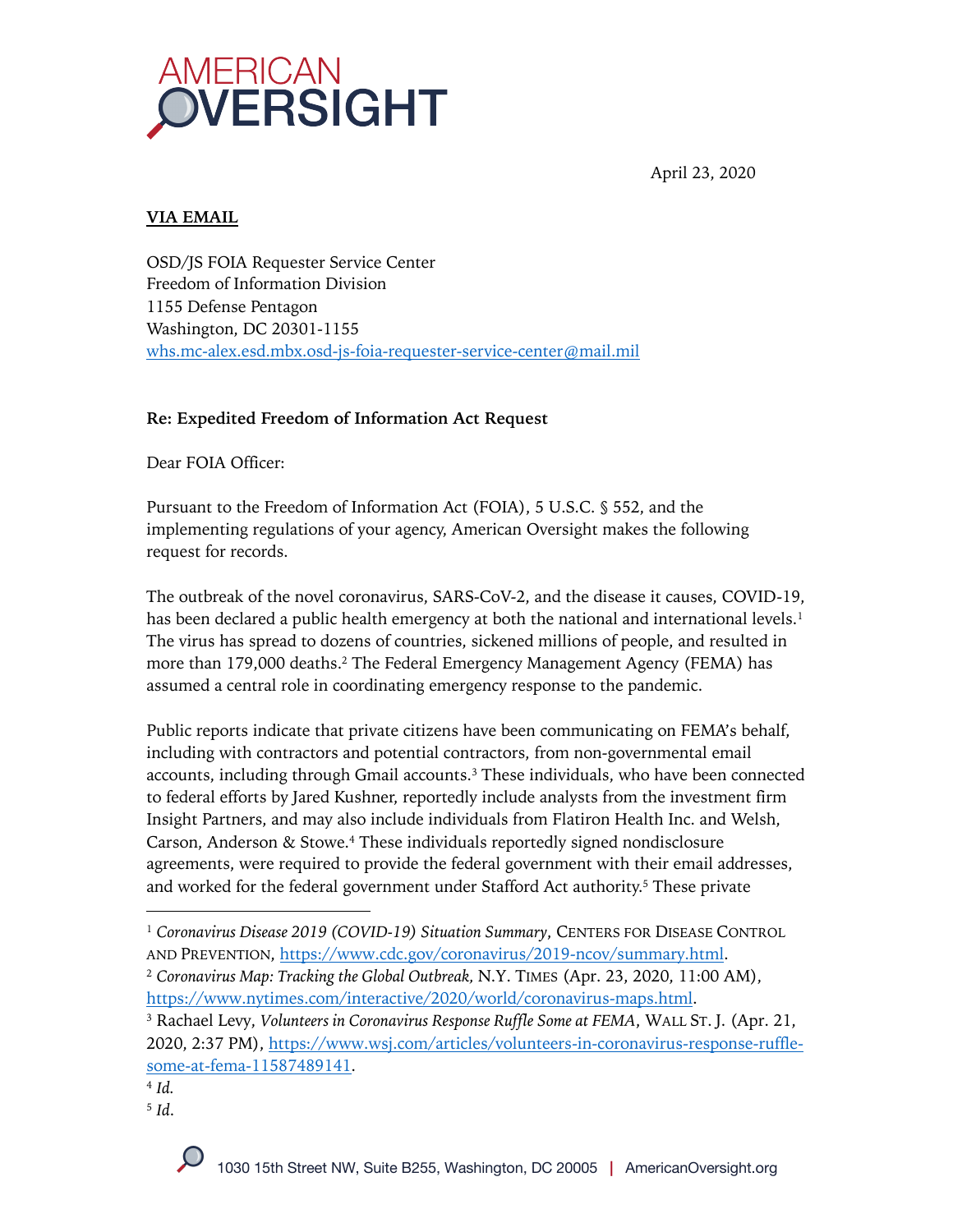individuals were employed by firms that may have financial interests in the healthcare industry, which could be impacted by federal efforts to respond to the coronavirus pandemic.

American Oversight seeks records with the potential to shed light the role and influence of these private individuals in the federal government's response to the coronavirus pandemic.

### **Requested Records**

American Oversight seeks expedited review of this request for the reasons identified below and requests that your agency produce the following records as soon as practicable, and at least within twenty business days:

- 1. All emails sent by Rear Admiral John Polowcyk or anyone acting as his chief of staff (or in a similar role) to any email address ending in gmail.com,<sup>6</sup> insightpartners.com, flatiron.com, or wcas.com.
- 2. All emails sent by Rear Admiral John Polowcyk or anyone acting as his chief of staff (or in a similar role) containing any of the following key terms:
	- a. "Insight partners"
	- b. Flatiron
	- c. "Welsh, Carson"
	- d. WCAS
	- e. Jared
	- f. Kushner
	- g. jck@who.eop.gov
	- h. Cassidy.m.dumbauld@who.eop.gov
	- i. NDA
	- j. NDAs
	- k. "Nondisclosure agreement"
	- l. "Non-disclosure agreement"
	- m. "voluntary service agreement"

Please provide all responsive records from March 20, 2020, through April 10, 2020.

American Oversight has limited its request to sent messages to reduce the volume of potentially responsive records. American Oversight still requests complete email chains. So, for example, if a government official sent a response to an incoming

<sup>6</sup> Private individuals communicating on FEMA's behalf reportedly used Gmail accounts during the time period sought by this request.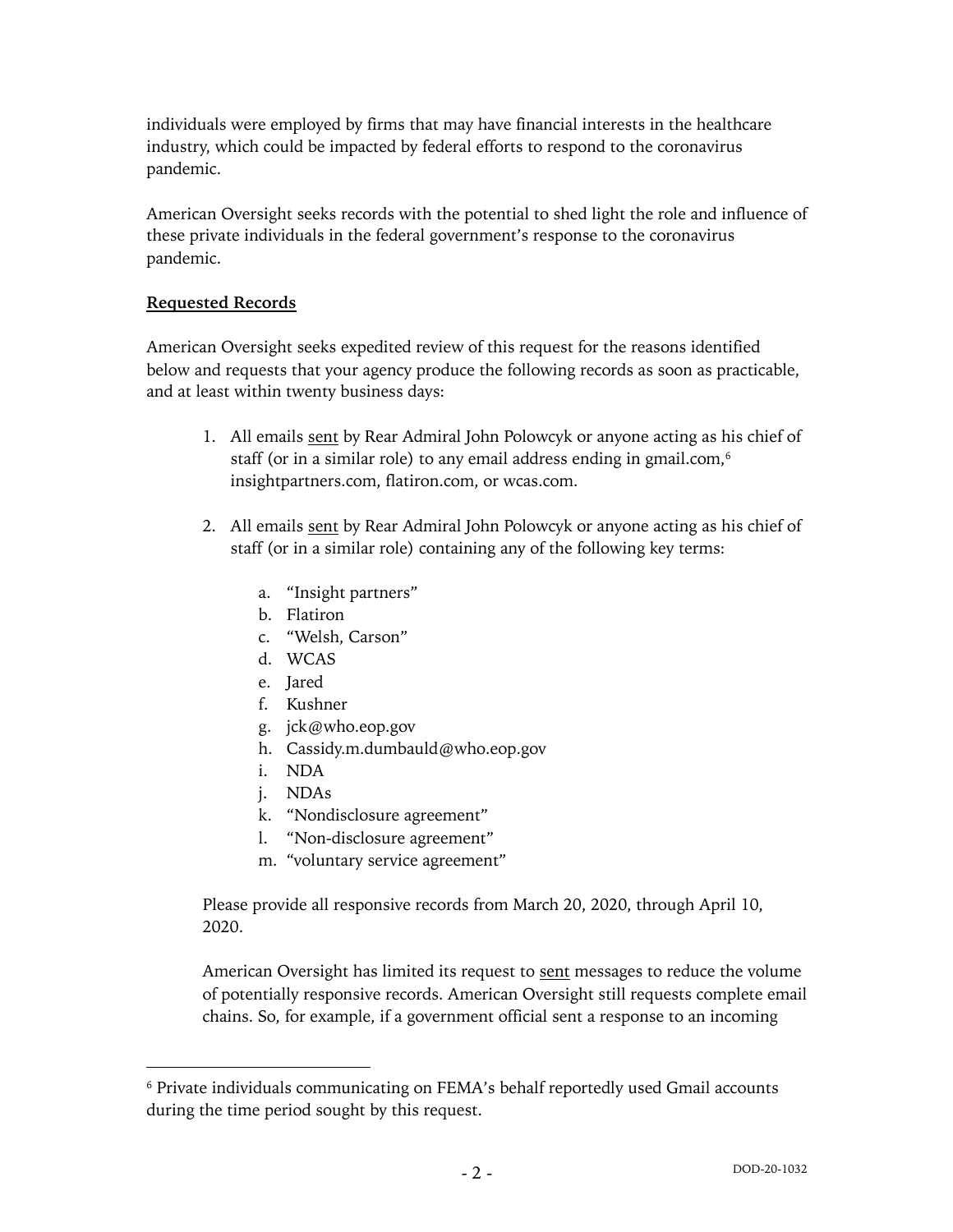message containing one of the key terms above, the email chain containing the initially received message and the response is responsive to this request.

### **Fee Waiver Request**

In accordance with 5 U.S.C.  $\S$  552(a)(4)(A)(iii) and your agency's regulations, American Oversight requests a waiver of fees associated with processing this request for records. The subject of this request concerns the operations of the federal government, and the disclosures will likely contribute to a better understanding of relevant government procedures by the general public in a significant way. Moreover, the request is primarily and fundamentally for non-commercial purposes.

American Oversight requests a waiver of fees because disclosure of the requested information is "in the public interest because it is likely to contribute significantly to public understanding of operations or activities of the government."7 The public has a significant interest in the federal government's response to the coronavirus. Records with the potential to shed light on this matter would contribute significantly to public understanding of operations of the federal government, including the role of federal agencies in taking action to mitigate the spread of the disease and assist states in responding to it, and whether private individuals without sufficient qualifications have played a significant role in the federal response. American Oversight is committed to transparency and makes the responses agencies provide to FOIA requests publicly available, and the public's understanding of the government's activities would be enhanced through American Oversight's analysis and publication of these records.

This request is primarily and fundamentally for non-commercial purposes.<sup>8</sup> As a  $501(c)(3)$ nonprofit, American Oversight does not have a commercial purpose and the release of the information requested is not in American Oversight's financial interest. American Oversight's mission is to promote transparency in government, to educate the public about government activities, and to ensure the accountability of government officials. American Oversight uses the information gathered, and its analysis of it, to educate the public through reports, press releases, or other media. American Oversight also makes materials it gathers available on its public website and promotes their availability on social media platforms, such as Facebook and Twitter.9

 $7\,5\,$  U.S.C. § 552(a)(4)(A)(iii).

<sup>8</sup> *See id.*

<sup>9</sup> American Oversight currently has approximately 15,500 page likes on Facebook and 102,200 followers on Twitter. American Oversight, FACEBOOK,

https://www.facebook.com/weareoversight/ (last visited Apr. 14, 2020); American Oversight (@weareoversight), TWITTER, https://twitter.com/weareoversight (last visited Apr. 14, 2020).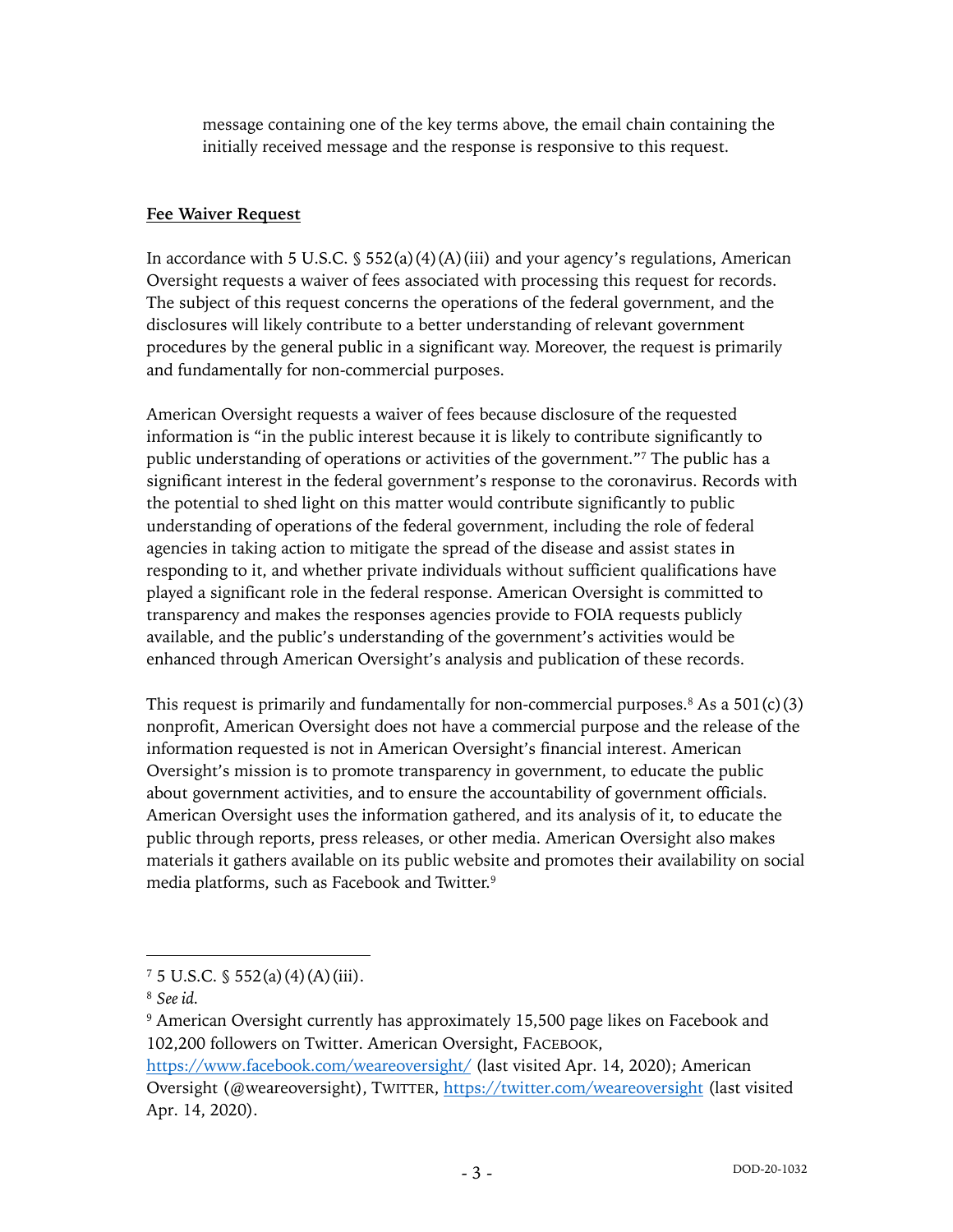American Oversight has also demonstrated its commitment to the public disclosure of documents and creation of editorial content through numerous substantive analyses posted to its website.10 Examples reflecting this commitment to the public disclosure of documents and the creation of editorial content include the posting of records related to an ethics waiver received by a senior Department of Justice attorney and an analysis of what those records demonstrated regarding the Department's process for issuing such waivers;11 posting records received as part of American Oversight's "Audit the Wall" project to gather and analyze information related to the administration's proposed construction of a barrier along the U.S.-Mexico border, and analyses of what those records reveal;<sup>12</sup> posting records regarding potential self-dealing at the Department of Housing  $\&$ Urban Development and related analysis;<sup>13</sup> posting records and analysis relating to the federal government's efforts to sell nuclear technology to Saudi Arabia;14 posting records and analysis regarding the Department of Justice's decision in response to demands from Congress to direct a U.S. Attorney to undertake a wide-ranging review and make recommendations regarding criminal investigations relating to the President's political opponents and allegations of misconduct by the Department of Justice itself and the Federal Bureau of Investigation.15

Accordingly, American Oversight qualifies for a fee waiver.

## **Application for Expedited Processing**

Pursuant to 5 U.S.C.  $\frac{1}{5}$  552(a)(6)(E)(1), American Oversight requests that your agency expedite the processing of this request.

<sup>10</sup> *News*, AMERICAN OVERSIGHT, https://www.americanoversight.org/blog.

<sup>&</sup>lt;sup>11</sup> *DOJ Records Relating to Solicitor General Noel Francisco's Recusal, AMERICAN OVERSIGHT,* https://www.americanoversight.org/document/doj-civil-division-response-noel-franciscocompliance; *Francisco & the Travel Ban: What We Learned from the DOJ Documents*, AMERICAN OVERSIGHT, https://www.americanoversight.org/francisco-the-travel-ban-what-welearned-from-the-doj-documents.

<sup>12</sup> *See generally Audit the Wall*, AMERICAN OVERSIGHT,

https://www.americanoversight.org/investigation/audit-the-wall; *see*, *e.g.*, *Border Wall Investigation Report: No Plans, No Funding, No Timeline, No Wall*, AMERICAN OVERSIGHT, https://www.americanoversight.org/border-wall-investigation-report-no-plans-nofunding-no-timeline-no-wall.

<sup>13</sup> *Documents Reveal Ben Carson Jr.'s Attempts to Use His Influence at HUD to Help His Business*, AMERICAN OVERSIGHT, https://www.americanoversight.org/documents-reveal-ben-carsonjr-s-attempts-to-use-his-influence-at-hud-to-help-his-business.

<sup>14</sup> *Investigating the Trump Administration's Efforts to Sell Nuclear Technology to Saudi Arabia*, AMERICAN OVERSIGHT, https://www.americanoversight.org/investigating-the-trumpadministrations-efforts-to-sell-nuclear-technology-to-saudi-arabia.

<sup>15</sup> *Sessions' Letter Shows DOJ Acted On Trump's Authoritarian Demand to Investigate Clinton*, AMERICAN OVERSIGHT, https://www.americanoversight.org/sessions-letter.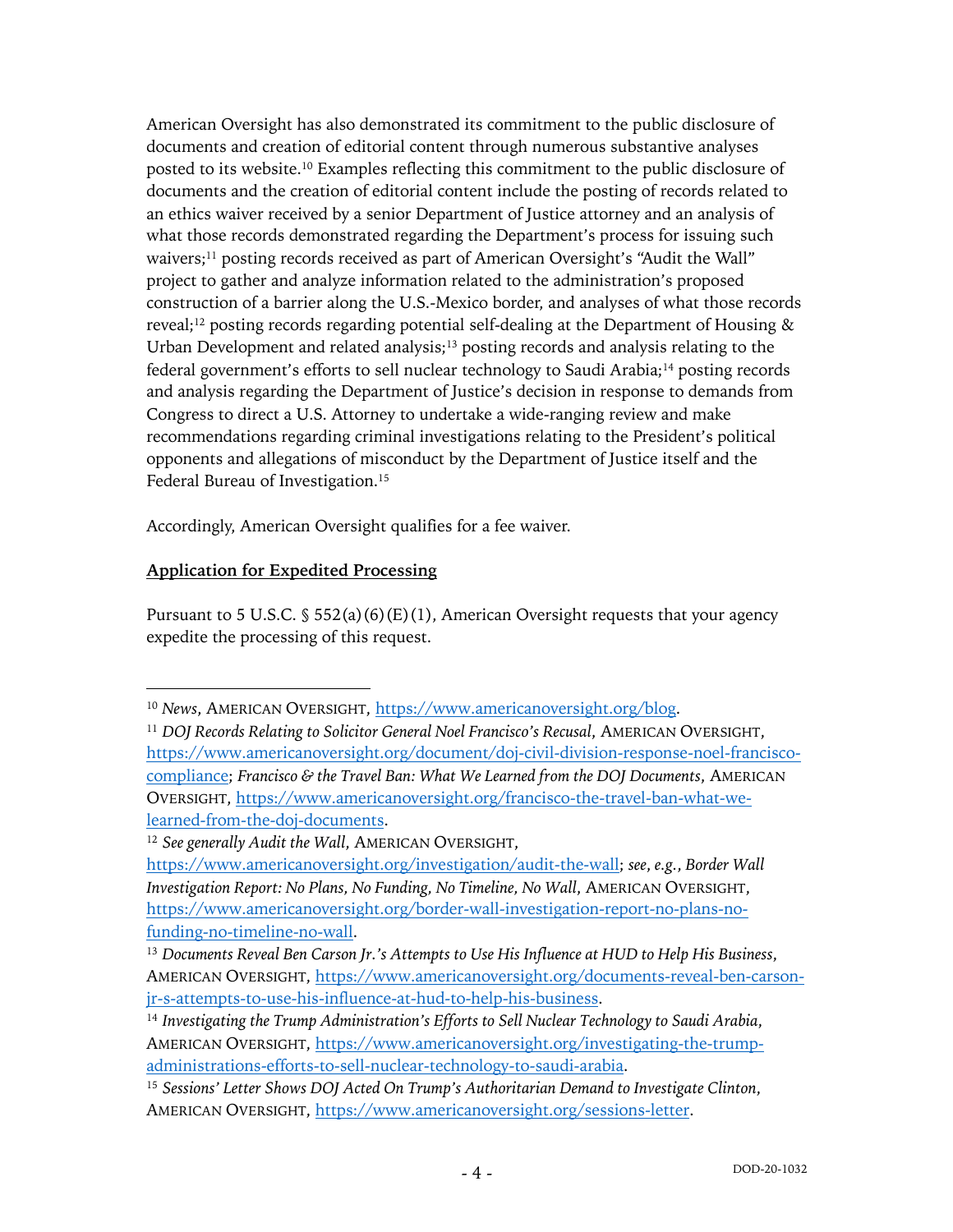I certify to be true and correct to the best of my knowledge and belief that the information requested is urgently needed in order to inform the public concerning actual or alleged government activity, and American Oversight is primarily engaged in disseminating the information it receives from public records requests to the public.

Recent reporting demonstrates that there is clearly an urgent need to inform the public regarding the matters that are the subject of American Oversight's FOIA request. First, American Oversight has requested records with the potential to shed light on the steps the administration has undertaken to manage a public health emergency at both national and international levels. Because the virus has spread rapidly and has already killed more than 42,000 people in the United States, $16$  there is plainly an urgent need to inform the public about the actions that the government has taken to mitigate the spread and assist in treating the ongoing cases. The exceptionally widespread news reporting on this virus demonstrates that the public urgently needs information concerning the subject matter of this request.17 In particular, this request will shed light on the way in which the federal government emergency response is attempting to procure supplies and equipment, and how private individuals are being used to carry out the emergency response work of the federal government.

Moreover, I certify to be true and correct to the best of my knowledge and belief that there is an urgent need to inform the public about the federal government's response to the coronavirus outbreak. American Oversight's request seeks information that can shed light on the role that top government officials have played in the crisis—including the extent to which high-ranking officials have allowed private individuals to assume core governmental functions, potentially without requiring sufficient ethical compliance or vetting. The public urgently needs the information to understand the extent of the federal

https://www.nytimes.com/2020/04/11/us/politics/coronavirus-trump-

response.html?referringSource=articleShare; Yasmeen Abutaleb, et al., *The U.S. Was Beset by Denial and Dysfunction as the Coronavirus Raged*, WASH. POST, Apr. 4, 2020,

https://www.washingtonpost.com/national-security/2020/04/04/coronavirus-

government-dysfunction/?arc404=true; Adam Taylor et al., *Live Updates: U.S. Coronavirus Death Toll Rises; Cruise Held off Calif. Coast after Passengers Show Symptoms,* WASH. POST (Apr. 2, 2020, 2:38 PM),

*10,000, More Than 200 Deaths*, L.A. TIMES (Apr. 2, 2020, 9:23 AM),

<sup>16</sup> *Coronavirus Map*, *supra* note 2.

<sup>17</sup> Eric Lipton et al., *He Could Have Seen What Was Coming: Behind Trump's Failure on the Virus*, N.Y. TIMES (Apr. 13, 2020, 8:30 PM),

https://www.washingtonpost.com/world/2020/03/04/coronavirus-live-updates/; *Coronavirus Live Updates: Democratic Convention Postponed to August; California Cases Reach* 

https://www.latimes.com/california/liveblog/coronavirus-live-updates-thursday-april-2; Ben Westcott et al., *Live Updates: Coronavirus Pandemic Alters Life as We Know It*, CNN (Apr. 2, 2020, 2:20 PM) https://www.cnn.com/world/live-news/coronavirus-pandemic-04-02-20-intl/index.html.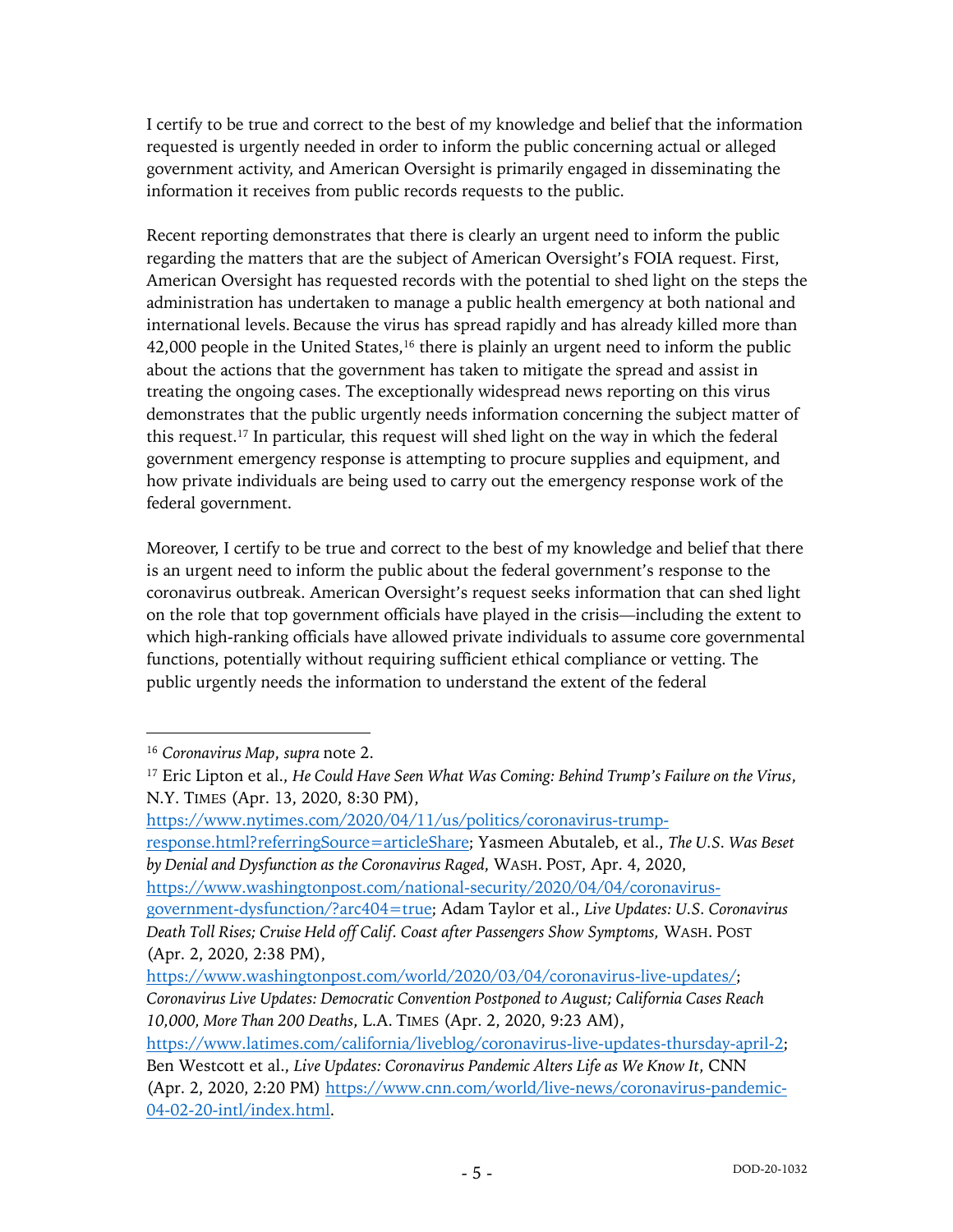government's efforts to address this health crisis and whether the federal government is responding to the crisis in an adequate manner.

I further certify that American Oversight is primarily engaged in disseminating information to the public. American Oversight's mission is to promote transparency in government, to educate the public about government activities, and to ensure the accountability of government officials. Similar to other organizations that have been found to satisfy the criteria necessary to qualify for expedition,<sup>18</sup> American Oversight "'gathers information of potential interest to a segment of the public, uses its editorial skills to turn the raw material into a distinct work, and distributes that work to an audience.'"19 American Oversight uses the information gathered, and its analysis of it, to educate the public through reports, press releases, and other media. American Oversight also makes materials it gathers available on its public website and promotes their availability on social media platforms, such as Facebook and Twitter.20 As discussed previously, American Oversight has demonstrated its commitment to the public disclosure of documents and creation of editorial content<sup>21</sup> including specifically with respect to documents related to the coronavirus.22

Accordingly, American Oversight's request satisfies the criteria for expedition.

<sup>18</sup> *See ACLU v. U.S. Dep't of Justice*, 321 F. Supp. 2d 24, 30–31 (D.D.C. 2004); *EPIC v. Dep't of Defense*, 241 F. Supp. 2d 5, 15 (D.D.C. 2003).

<sup>19</sup> *ACLU*, 321 F. Supp. 2d at 29 n.5 (quoting *EPIC*, 241 F. Supp. 2d at 11). <sup>20</sup> *See supra* note 9.

<sup>21</sup> *See generally News*, AMERICAN OVERSIGHT, https://www.americanoversight.org/blog; *see*, *e.g.*, *DOJ Civil Division Response Noel Francisco Compliance*, AMERICAN OVERSIGHT,

https://www.americanoversight.org/document/doj-civil-division-response-noel-franciscocompliance; *Francisco & the Travel Ban: What We Learned from the DOJ Documents*, AMERICAN OVERSIGHT, https://www.americanoversight.org/francisco-the-travel-ban-what-we-

learned-from-the-doj-documents; *Audit the Wall*, AMERICAN OVERSIGHT,

https://www.americanoversight.org/investigation/audit-the-wall; *Border Wall Investigation Report: No Plans, No Funding, No Timeline, No Wall*, AMERICAN OVERSIGHT,

https://www.americanoversight.org/border-wall-investigation-report-no-plans-nofunding-no-timeline-no-wall; *Documents Reveal Ben Carson Jr.'s Attempts to Use His Influence at* 

*HUD to Help His Business*, AMERICAN OVERSIGHT,

https://www.americanoversight.org/documents-reveal-ben-carson-jr-s-attempts-to-usehis-influence-at-hud-to-help-his-business; *Investigating the Trump Administration's Efforts to Sell Nuclear Technology to Saudi Arabia*, AMERICAN OVERSIGHT,

https://www.americanoversight.org/investigating-the-trump-administrations-efforts-tosell-nuclear-technology-to-saudi-arabia; *Sessions' Letter Shows DOJ Acted On Trump's* 

*Authoritarian Demand to Investigate Clinton*, AMERICAN OVERSIGHT,

https://www.americanoversight.org/sessions-letter.

<sup>22</sup> *'We Are Flying Blind': Health Officials' Late February Emails Show Rising Coronavirus Concerns*, AMERICAN OVERSIGHT, https://www.americanoversight.org/we-are-flying-blind-healthofficials-late-february-emails-show-rising-coronavirus-concerns.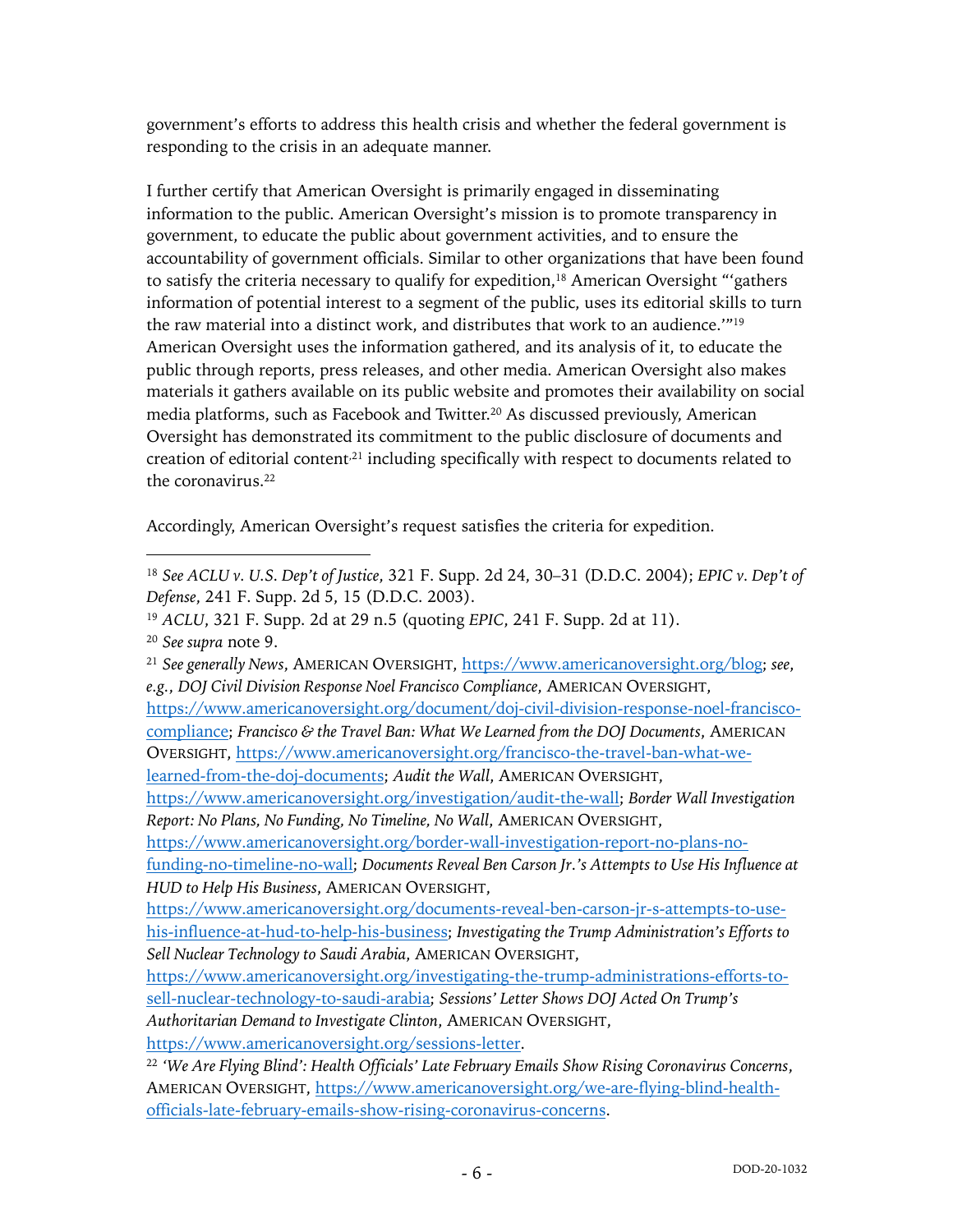# **Guidance Regarding the Search & Processing of Requested Records**

In connection with its request for records, American Oversight provides the following guidance regarding the scope of the records sought and the search and processing of records:

- Please search all locations and systems likely to have responsive records, regardless of format, medium, or physical characteristics.
- § In conducting your search, please understand the terms "record," "document," and "information" in their broadest sense, to include any written, typed, recorded, graphic, printed, or audio material of any kind.
- Our request for records includes any attachments to those records or other materials enclosed with those records when they were previously transmitted. To the extent that an email is responsive to our request, our request includes all prior messages sent or received in that email chain, as well as any attachments to the email.
- Please search all relevant records or systems containing records regarding agency business. Do not exclude records regarding agency business contained in files, email accounts, or devices in the personal custody of your officials, such as personal email accounts or text messages. Records of official business conducted using unofficial systems or stored outside of official files are subject to the Federal Records Act and FOIA.23 It is not adequate to rely on policies and procedures that require officials to move such information to official systems within a certain period of time; American Oversight has a right to records contained in those files even if material has not yet been moved to official systems or if officials have, by intent or through negligence, failed to meet their obligations.<sup>24</sup>
- Please use all tools available to your agency to conduct a complete and efficient search for potentially responsive records. Agencies are subject to government-wide requirements to manage agency information electronically,<sup>25</sup> and many agencies

<sup>23</sup> *See Competitive Enter. Inst. v. Office of Sci. & Tech. Policy*, 827 F.3d 145, 149–50 (D.C. Cir. 2016); *cf. Judicial Watch, Inc. v. Kerry*, 844 F.3d 952, 955–56 (D.C. Cir. 2016). <sup>24</sup> *See Competitive Enter. Inst. v. Office of Sci. & Tech. Policy*, No. 14-cv-765, slip op. at 8 (D.D.C. Dec. 12, 2016).

<sup>25</sup> Presidential Memorandum—Managing Government Records, 76 Fed. Reg. 75,423 (Nov. 28, 2011), https://obamawhitehouse.archives.gov/the-press-

office/2011/11/28/presidential-memorandum-managing-government-records; Office of Mgmt. & Budget, Exec. Office of the President, Memorandum for the Heads of Executive Departments & Independent Agencies, "Managing Government Records Directive," M-12-18 (Aug. 24, 2012), https://www.archives.gov/files/records-mgmt/m-12-18.pdf.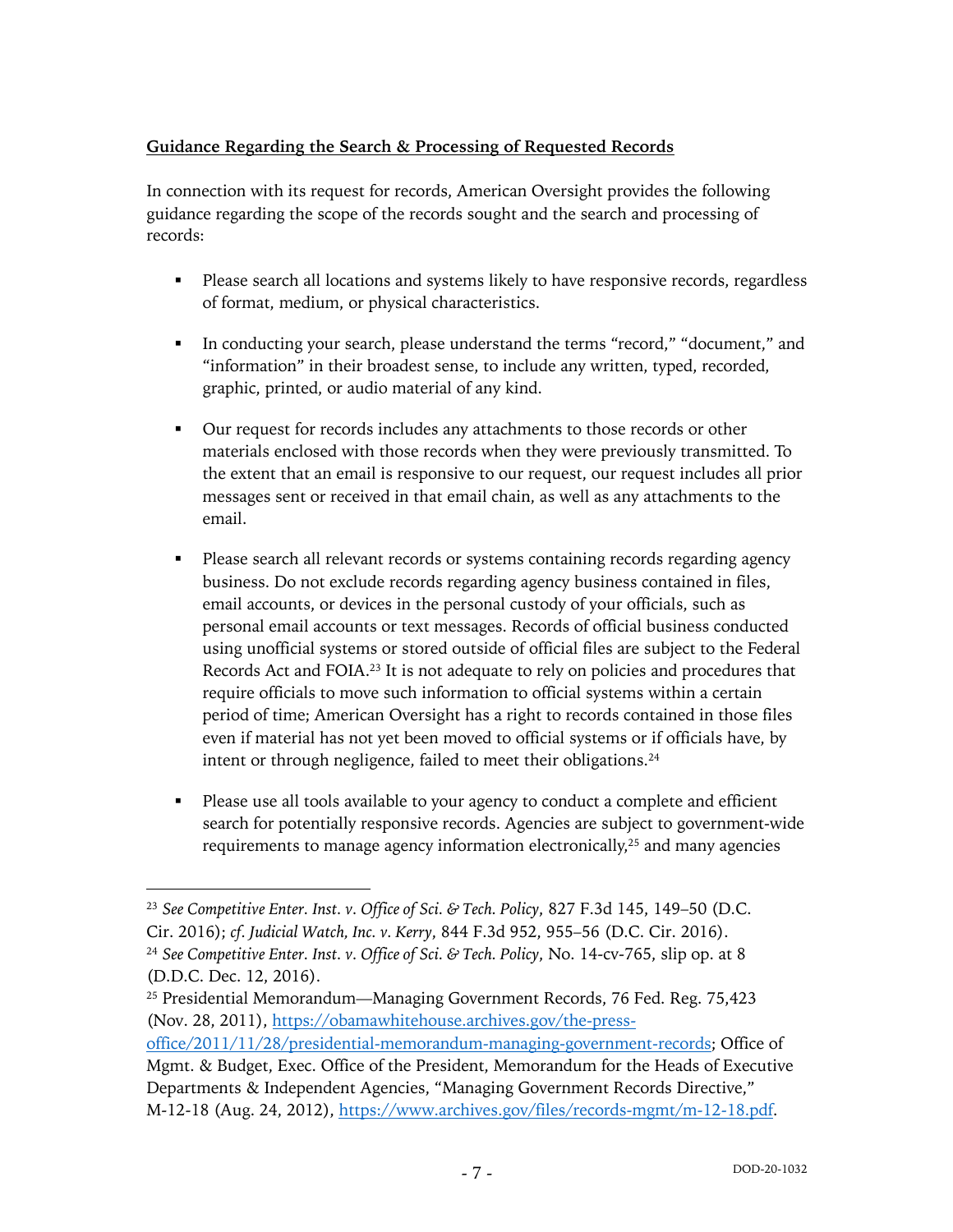have adopted the National Archives and Records Administration (NARA) Capstone program, or similar policies. These systems provide options for searching emails and other electronic records in a manner that is reasonably likely to be more complete than just searching individual custodian files. For example, a custodian may have deleted a responsive email from his or her email program, but your agency's archiving tools may capture that email under Capstone. At the same time, custodian searches are still necessary; agencies may not have direct access to files stored in .PST files, outside of network drives, in paper format, or in personal email accounts.

- In the event some portions of the requested records are properly exempt from disclosure, please disclose any reasonably segregable non-exempt portions of the requested records. If a request is denied in whole, please state specifically why it is not reasonable to segregate portions of the record for release.
- Please take appropriate steps to ensure that records responsive to this request are not deleted by the agency before the completion of processing for this request. If records potentially responsive to this request are likely to be located on systems where they are subject to potential deletion, including on a scheduled basis, please take steps to prevent that deletion, including, as appropriate, by instituting a litigation hold on those records.

### **Conclusion**

If you have any questions regarding how to construe this request for records or believe that further discussions regarding search and processing would facilitate a more efficient production of records of interest to American Oversight, please do not hesitate to contact American Oversight to discuss this request. American Oversight welcomes an opportunity to discuss its request with you before you undertake your search or incur search or duplication costs. By working together at the outset, American Oversight and your agency can decrease the likelihood of costly and time-consuming litigation in the future.

Where possible, please provide responsive material in an electronic format by email. Alternatively, please provide responsive material in native format or in PDF format on a USB drive. Please send any responsive material being sent by mail to American Oversight, 1030 15th Street NW, Suite B255, Washington, DC 20005. If it will accelerate release of responsive records to American Oversight, please also provide responsive material on a rolling basis.

We share a common mission to promote transparency in government. American Oversight looks forward to working with your agency on this request. If you do not understand any part of this request, please contact Dan McGrath at foia@americanoversight.org or 202.897.4213. Also, if American Oversight's request for expedition is not granted or its